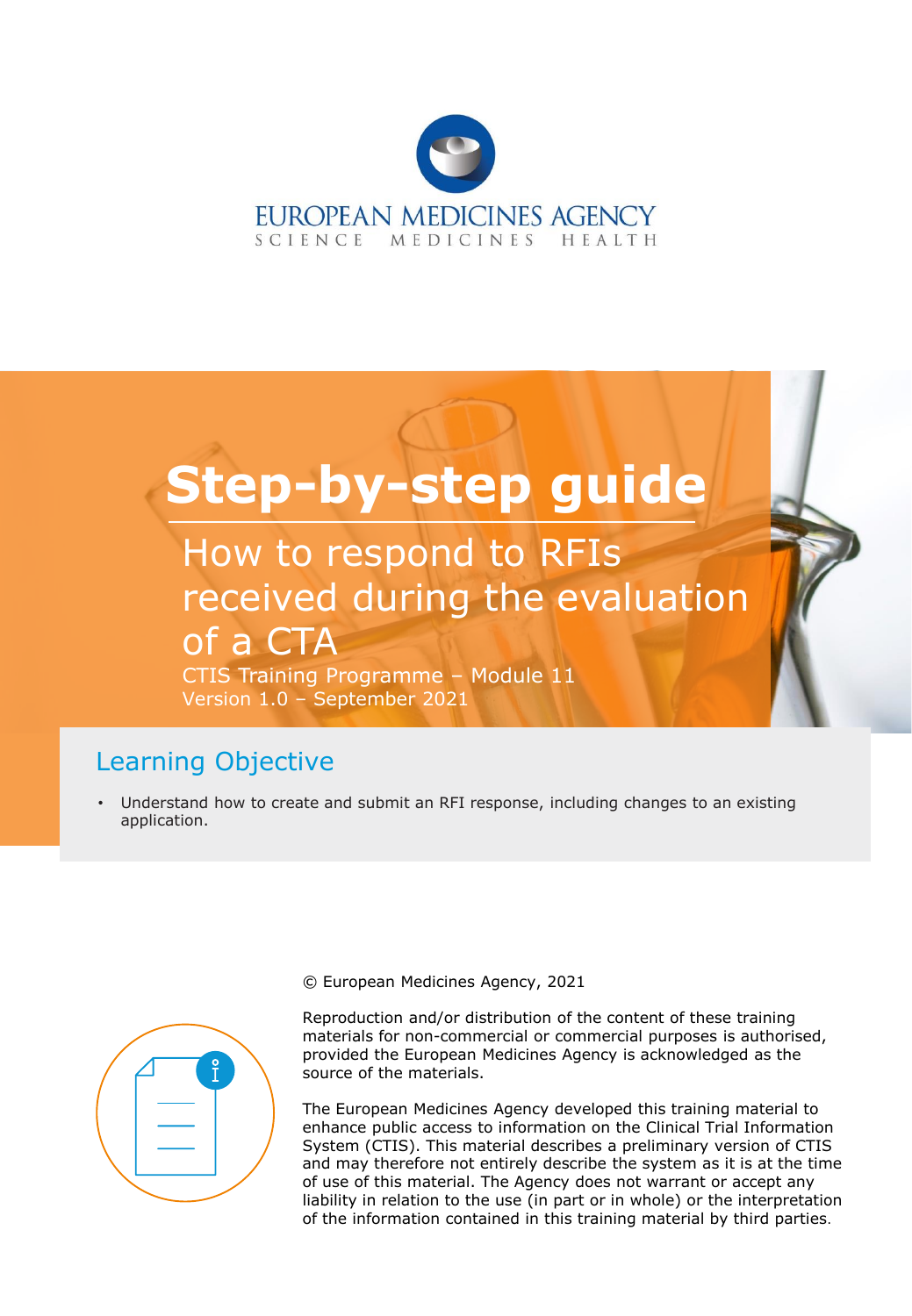# How to create and submit an RFI response, including changes to an existing application

This Step-by-step guide focuses on how CTIS supports sponsor users to **view and access Request for Information (RFIs) raised by Member States Concerned (MSCs) during the validation and assessment phases of the evaluation of a Clinical Trial Application** (CTA), as well as on how to **create and submit the responses,** and how to **modify an existing CTA** as part of the response**.**

A CTA RFI is a request for information regarding an application dossier that a Member State Concerned (MSC) or a Reporting Member State (RMS) may address to a sponsor in the context of the evaluation of a submitted CTA.

The sponsor must respond to the RFIs by the deadline set by the MSCs/RMS. Failure to respond will lead to the full application lapse.

This Step-by-step guide includes:

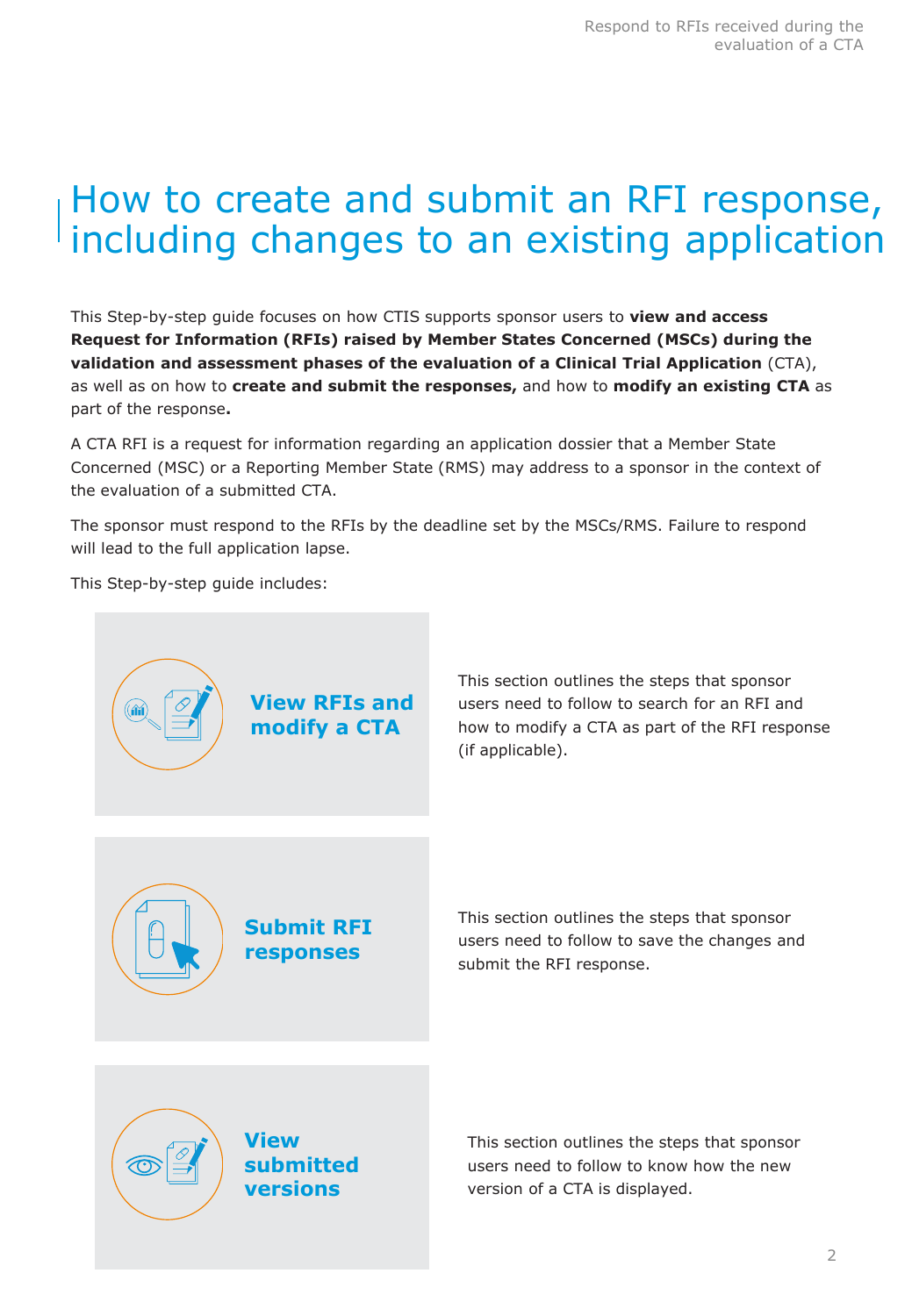## **View RFIs and modify a CTA**

#### **View an RFI and modify an existing dossier of a CTA**

1. In the **'RFI' tab**, users can click on the **RFI number** to access the RFI.

| Notices & alerts 0<br><b>Clinical trials</b><br><b>RFI</b> | User administration                                                              |                                                                                               |                    |
|------------------------------------------------------------|----------------------------------------------------------------------------------|-----------------------------------------------------------------------------------------------|--------------------|
| <b>RFI</b>                                                 |                                                                                  |                                                                                               |                    |
| Q                                                          | Enter EUCT, RFI, Ad hoc assessment, corrective measure IDs or use advance SEARCH |                                                                                               | Advanced Search +  |
| Showing 1 - 10 of 11 items                                 | <b>RFI</b>                                                                       | 1 of 2 pages                                                                                  | $\leftarrow$ 1 2 > |
| Sort by: 1#<br>RFI-CT-2021-500177-16-00-IN-001 IN          | <b>No sorting</b><br>number<br><b>MSC</b><br>Austria                             | Source type Evaluation process Submitted Responded<br>Initial<br>Assess part II<br>21/01/2021 | Due<br>02/02/2021  |

2. RFIs are listed in the **evaluation section of the CTA page**. The sponsors can identify the relevant RFI and click on the **padlock** button to edit it.

|                                       | CTIS Training CT Testing 2021-500177-16-00 / Initial ID: IN Under evaluation<br>/ RMS: Austria |                                  |
|---------------------------------------|------------------------------------------------------------------------------------------------|----------------------------------|
|                                       |                                                                                                | <b>Q</b> Withdraw<br>$\Box$ Copy |
| Form                                  | <b>Assessment Part II</b>                                                                      |                                  |
| <b>MSCs</b>                           | AT                                                                                             | $\checkmark$                     |
| Part I                                | <b>RFI</b> O                                                                                   | $\checkmark$                     |
| Part II                               |                                                                                                | Collapse all $\sim$              |
| <b>Evaluation</b><br><b>Timetable</b> | l a l<br>RFI-CT-2021-500177-16-00-IN-001 Due: 02/02/2021                                       |                                  |

3. Once in the RFI, the sponsors can review the comments from the RMS/MSC. If a CTA requires changes, they can click on the **'Change application'** button, and a draft CTA version will be created.



4. If **changes** are required to the **structured data of the CTA**, the sponsors can click on the **pencil icon** to edit the fields. Such changes can be related to the sections Form, Part I and Part II, depending on the information provided in the RFI.

| CTIS Training CT Testing - Change title 2021-500134-26-00<br>Initial ID: IN Under evaluation New version draft RFI-CT-2021-500134-26-00-IN-008 0 View submitted application |                    |                                          |                                            |                                  |              |                      |                                                                   |           |               |              | RMS: Austria          |                  |                                                               |                              |  |
|-----------------------------------------------------------------------------------------------------------------------------------------------------------------------------|--------------------|------------------------------------------|--------------------------------------------|----------------------------------|--------------|----------------------|-------------------------------------------------------------------|-----------|---------------|--------------|-----------------------|------------------|---------------------------------------------------------------|------------------------------|--|
|                                                                                                                                                                             |                    |                                          |                                            |                                  |              |                      |                                                                   |           |               |              |                       | $\vee$ Check     | <b>O</b> Withdraw<br><b>8</b> Save                            | $O$ Copy                     |  |
| Form                                                                                                                                                                        |                    | Country specific details (Part II - DE)  |                                            |                                  |              |                      |                                                                   |           |               |              |                       |                  |                                                               | <b>Werslons</b>              |  |
| <b>MSCs</b>                                                                                                                                                                 | <b>Trial sites</b> |                                          |                                            |                                  |              |                      |                                                                   |           |               |              |                       |                  |                                                               |                              |  |
| Part I<br>Part II <sup>+</sup>                                                                                                                                              | <b>Trial sites</b> |                                          |                                            |                                  |              |                      |                                                                   |           |               |              |                       |                  |                                                               |                              |  |
| $- AT$<br>$-DE$<br><b>Evaluation</b><br><b>Timetable</b>                                                                                                                    | <b>ID</b>          | Organisation Organisation<br>name        | <b>Site location</b>                       | Site street<br>address           | Site<br>city | Site<br>post<br>code | Site<br>country                                                   | Title     | First<br>name | Last<br>name | Department Phone      |                  | Email                                                         | + Add site<br><b>Actions</b> |  |
|                                                                                                                                                                             | 2722               | Universitatsklinikum<br><b>ULM</b>       | Albert-Einstein-<br>Allee 29,<br>Eselsberg | Albert-<br>Einstein-<br>Allee 29 | Ulm          | 89081                | Germany                                                           | $\bullet$ | Jason<br>61   | Javtokas     | Respiratory<br>clinic | 55542323222<br>⊕ | favtokas@unikliu                                              | $\mathcal I$<br>h.com        |  |
|                                                                                                                                                                             |                    |                                          |                                            |                                  |              |                      |                                                                   |           |               |              |                       |                  |                                                               |                              |  |
| #CTIS                                                                                                                                                                       |                    | Users can<br>access RFIs<br>through: CTA |                                            |                                  |              |                      | The 'RFI' tab lists<br>all the RFIs received<br>during the entire |           |               |              |                       |                  | An existing CTA can<br>be modified to<br>respond to an RFI if |                              |  |
| <b>insights</b>                                                                                                                                                             |                    | page, Notices &<br>alert tab and         |                                            |                                  |              |                      | life cycle of a CT,<br>including CTA RFIs                         |           |               |              |                       |                  | this is required based<br>on the information                  |                              |  |

and other types

provided by the RMS/MSC.

3

of RFIs.

RFI tab.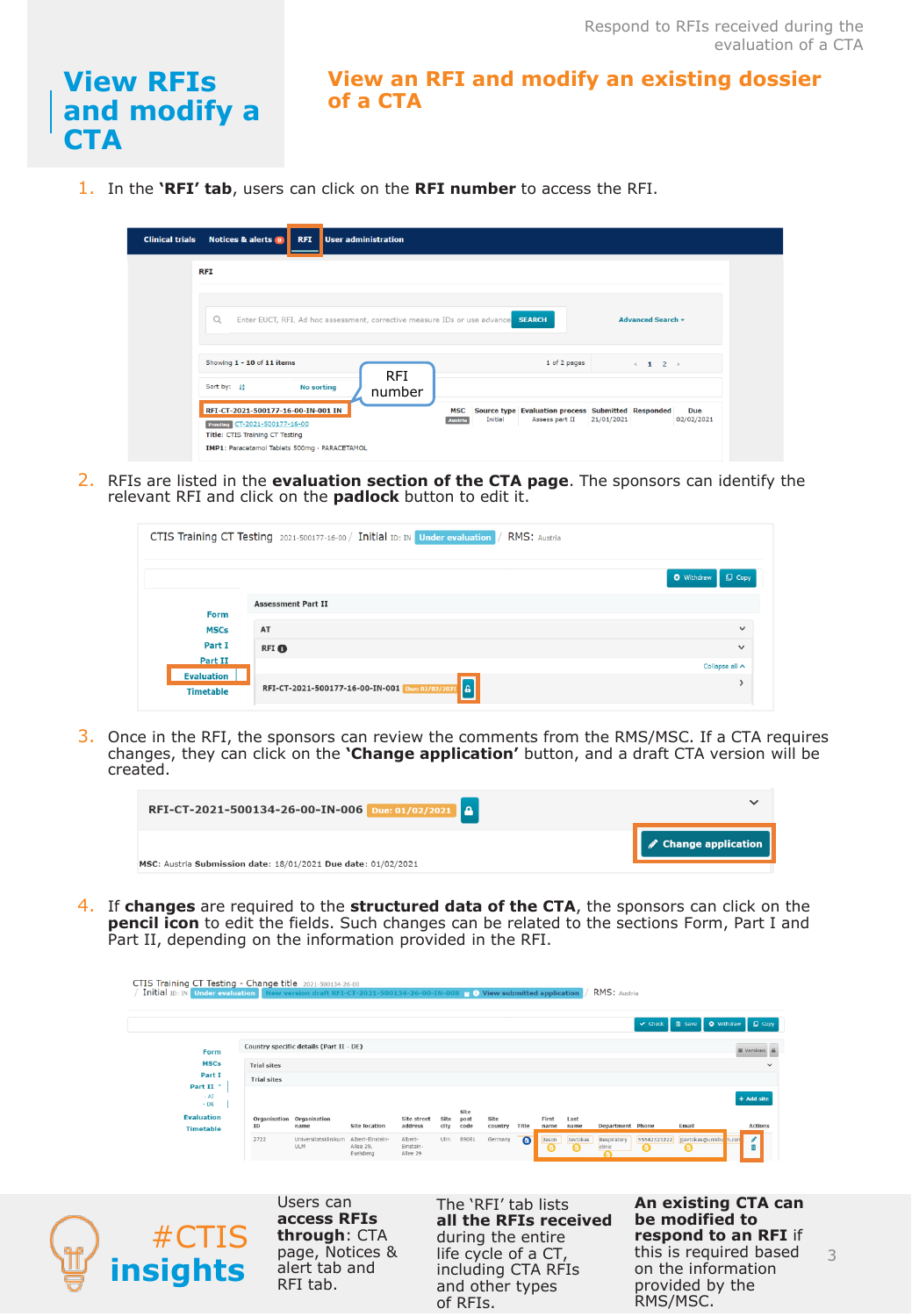# **View RFIs and modify a CTA**

**View an RFI and modify an existing dossier of a CTA**

5. As part of a CTA RFI, users can also **upload new versions of documents** previously submitted in an existing CTA. For this purpose, they can click on the **padlock** button and then on the **sheet icon** in the relevant document section.

|                             | CTIS Training CT Testing - Change title 2021-500134-26-00<br>RMS: Austria<br>Initial ID: IN Under evaluation New version draft RFI-CT-2021-500134-26-00-IN-008 G View submitted application |                                  |
|-----------------------------|---------------------------------------------------------------------------------------------------------------------------------------------------------------------------------------------|----------------------------------|
|                             | <b>D</b> Save<br>$\vee$ Check                                                                                                                                                               | <b>O</b> Withdraw<br>$\Box$ Copy |
| Form                        | Country specific details (Part II - DE)                                                                                                                                                     | <b>Wersions</b>                  |
| <b>MSCs</b><br>Part I       | <b>Trial sites</b>                                                                                                                                                                          |                                  |
| Part II<br>$-AT$            | <b>Documents</b>                                                                                                                                                                            |                                  |
| $-$ DE<br><b>Evaluation</b> | <b>Recruitment Arrangements</b><br>Button to upload new<br>Recruitment arrangements *:                                                                                                      |                                  |
| <b>Timetable</b>            | versions of documents                                                                                                                                                                       | <b>Add document</b>              |
|                             | 2_1_Part2_Recruitment_Arrangement &<br>English - Recruitment arrangements (for publication) - System version 1.00                                                                           |                                  |
|                             | submission date 27/01/2021<br>$-$ Version $1 - 12/01/2021$                                                                                                                                  |                                  |
|                             | Subject information and informed consent form                                                                                                                                               |                                  |

6. Additionally, a new document of the same type can also be attached by clicking on the **'Add document'** button.

|                                         | CTIS Training CT Testing - Change title 2021-500134-26-00<br>Initial ID: IN Under evaluation New version draft RFI-CT-2021-500134-26-00-IN-008 0 View submitted application | RMS: Austria                                   |
|-----------------------------------------|-----------------------------------------------------------------------------------------------------------------------------------------------------------------------------|------------------------------------------------|
|                                         | $\vee$ Check                                                                                                                                                                | $Q$ Copy<br><b>D</b> Save<br><b>O</b> Withdraw |
| Form                                    | Country specific details (Part II - DE)                                                                                                                                     | <b>Wersions</b>                                |
| <b>MSCs</b>                             | <b>Trial sites</b>                                                                                                                                                          |                                                |
| Part I<br>Part II <sup>+</sup><br>$-AT$ | <b>Documents</b>                                                                                                                                                            |                                                |
| $-DE$                                   | <b>Recruitment Arrangements</b>                                                                                                                                             | $\checkmark$                                   |
| <b>Evaluation</b><br><b>Timetable</b>   | Recruitment arrangements *:                                                                                                                                                 | Add document                                   |
|                                         | 2_1_Part2_Recruitment_Arrangement , / 自 自 0                                                                                                                                 |                                                |
|                                         | English - Recruitment arrangements (for publication) - System version 1.00<br>submission date 27/01/2021<br>$-$ Version $1 - 12/01/2021$                                    |                                                |
|                                         | Subject information and informed consent form                                                                                                                               |                                                |

7. After the required changes are included, users can save the draft by clicking on the **'Save'**  button. Then, they can click on the **'Evaluation' section** to go back to the RFI working area to progress with the submission of the updated application dossier and RFI responses.

|                                |                                         | O Withdraw<br><b>D</b> Save<br>$\vee$ Check |
|--------------------------------|-----------------------------------------|---------------------------------------------|
| Form                           | Country specific details (Part II - DE) | <b>W</b> Versions                           |
| <b>MSCs</b>                    | <b>Trial sites</b>                      |                                             |
| Part I<br>Part II <sup>+</sup> | <b>Documents</b>                        |                                             |
| $- AT$                         | <b>Recruitment Arrangements</b>         |                                             |
| <b>Evaluation</b>              | Recruitment arrangements *:             |                                             |



When responding to an RFI, **only a subsequent version of the document can be uploaded** (in the dossier).

Sponsors will **not receive an email** when an RFI is received.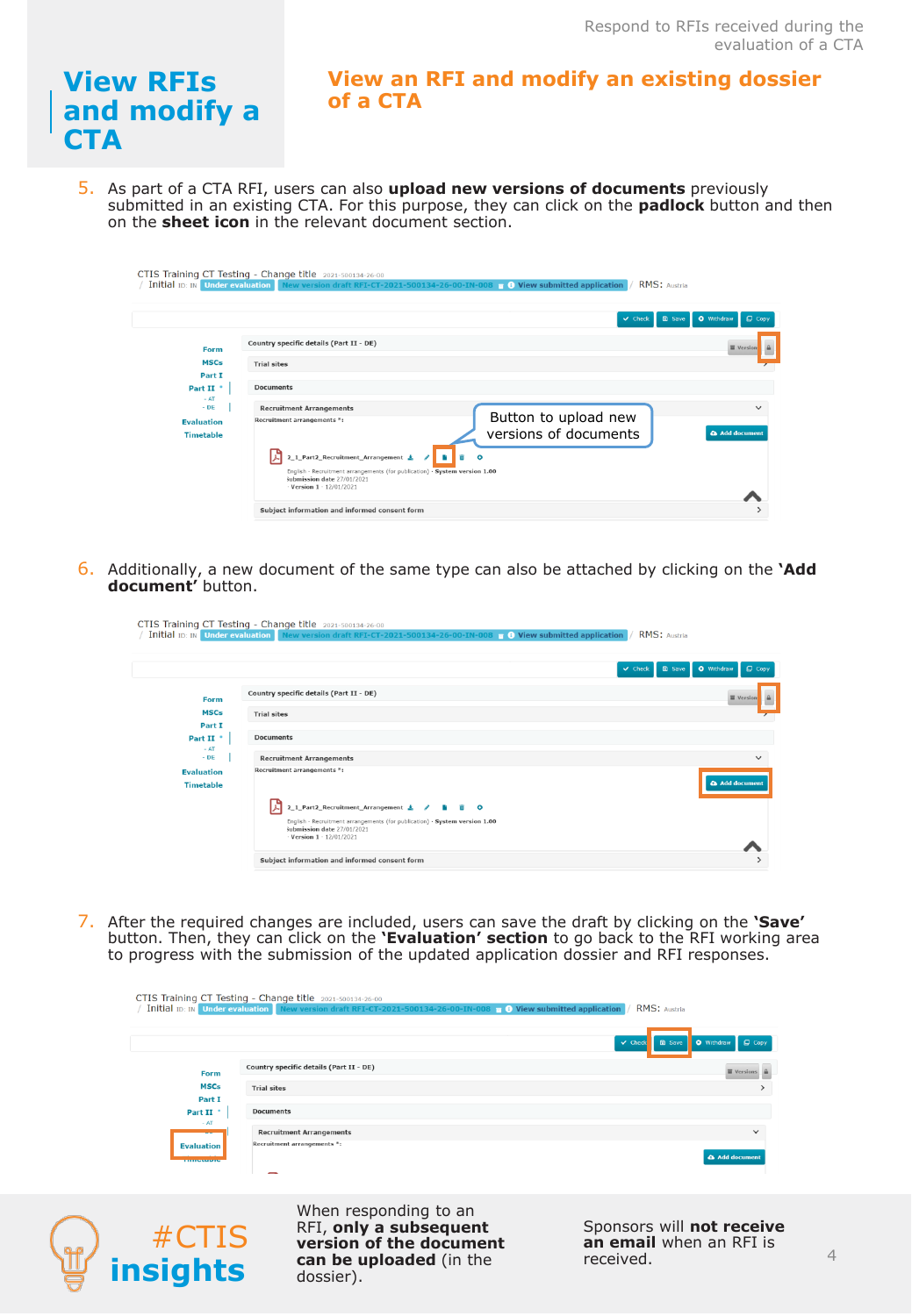#### **How to respond to an RFI**

1. To conclude the process, within the **'Evaluation' section**, in case users have included **changes in the dossier**, they can click on the **tick box** ('Includes application changes') and then on **the 'Add documents'** button to describe the changes in the application.

| <b>Form</b>       | $\checkmark$<br>RFI-CT-2021-500134-26-00-IN-009 Due: 01/02/2021 |  |
|-------------------|-----------------------------------------------------------------|--|
| <b>MSCs</b>       | <b>2</b> Discard changes                                        |  |
| <b>Part I</b>     | MSC: Germany Submission date: 18/01/2021 Due date: 01/02/2021   |  |
| <b>Part II</b>    | Includes application changes<br>Changes to the application "    |  |
| <b>Evaluation</b> | Add document                                                    |  |
| <b>Timetable</b>  | No document has been uploaded.                                  |  |

2. Sponsors can respond in writing to the considerations raised by the MSCs. Additionally, supporting documents can be uploaded by clicking on the **'Add document'** button.

| Response to consideration                                      |                                   |                                                           |
|----------------------------------------------------------------|-----------------------------------|-----------------------------------------------------------|
| ≏<br>Consideration number RFI-CT-2021-500134-26-00-IN-006-01   | Application section parts Part II | Application section and document Recruitment arrangements |
| Consideration Assessment Part II - Austria - consideration nr8 |                                   |                                                           |
| Response<br>Documents related to the response                  |                                   |                                                           |
|                                                                |                                   | Add document<br><sup>3</sup> Save response                |
|                                                                |                                   | $\checkmark$ Submit response                              |

3. Once the responses are included, sponsors can click on the **'Save response'** button. Finally, they can click on the **'Submit response'** button.

| Response to consideration                                      |                                   |                                                           |
|----------------------------------------------------------------|-----------------------------------|-----------------------------------------------------------|
|                                                                |                                   |                                                           |
| Consideration number RFI-CT-2021-500134-26-00-IN-006-01        | Application section parts Part II | Application section and document Recruitment arrangements |
| Consideration Assessment Part II - Austria - consideration nr8 |                                   |                                                           |
| Response                                                       |                                   |                                                           |
| Response to considerations                                     |                                   |                                                           |
| Documents related to the response                              |                                   |                                                           |
|                                                                |                                   | Add document<br><b>B</b> Save response                    |
|                                                                |                                   | $\checkmark$ Submit response                              |

4. After clicking on the '**Submit response**' button, a **confirmation text** will be displayed. Once the submission is confirmed, the status of the **RFI will change to 'responded'.** 

| I, on behalf of the Sponsor, confirm that the:                                                                                                                                                                                                                                                               |                                                                 |
|--------------------------------------------------------------------------------------------------------------------------------------------------------------------------------------------------------------------------------------------------------------------------------------------------------------|-----------------------------------------------------------------|
| 1. Information provided is complete<br>2. Attached documents contain an accurate account of the information<br>available<br>3. Clinical trial is to be conducted in accordance with the protocol<br>4. Clinical trial is to be conducted in accordance with the Regulation (EU)                              | <b>Assessment Part II</b>                                       |
| No.536/2014<br>5. Data will be collected and processed in accordance with Directive<br>95/46/EEC                                                                                                                                                                                                             | AT                                                              |
| Confirm submission of the response to request for information RFI-CT-2021-<br>500134-26-00-IN-008, Initial and<br>APPLICATION.EVALUATION.EVALUATION PROCESS.ASSESS PART II to<br>Germany?                                                                                                                    | <b>RFI</b>                                                      |
| Upon confirmation, the response will be sent to the EU Member State(s) as per<br>Regulation (EU) No. 536/2014. Documents and data will be published for public<br>view according to rules and timelines stipulated in Regulation (EU) No.<br>536/2014, and the Appendix on disclosure rules EMA/228383/2015. | RFI-CT-2021-500134-26-00-IN-005<br><b>Responded: 18/01/2021</b> |
| Please note that you may only withdraw a clinical trial application between<br>submission of the application dossier and notification date of the decision on<br>trial.                                                                                                                                      |                                                                 |



**Submit RFI responses**

> Users can **discard the changes**  applied to the CTA **before the submission**. In this case, only the responses to the RFI considerations will be submitted.

**Responses** to the considerations **are mandatory** even if no changes to the CTA are required.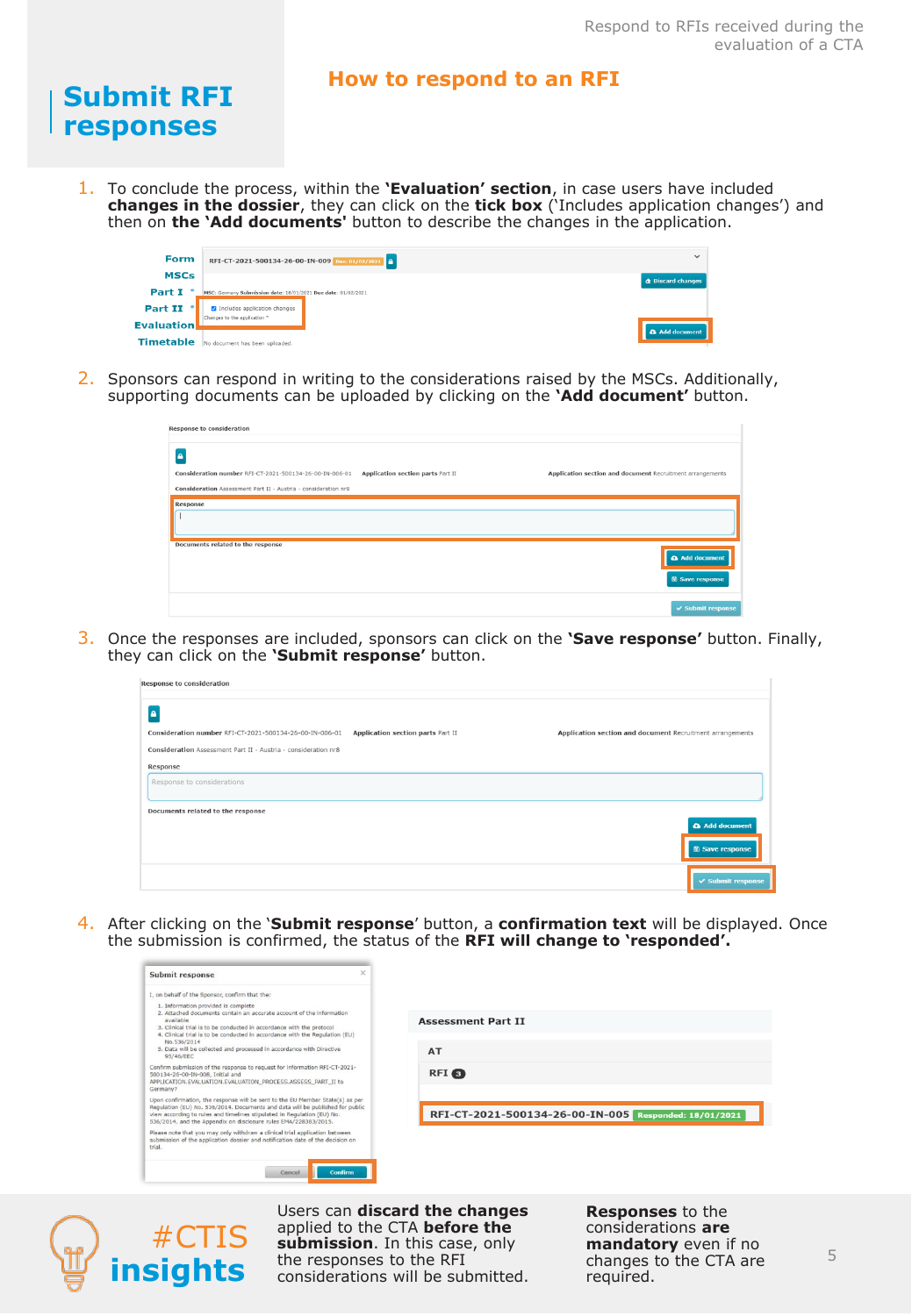#### **How to view the CTA versions**

### **View submitted versions**

1. After submitting an RFI that required changes to a CTA, all the CTA versions are displayed by clicking on the **'Versions'** button.

|                                | CTIS Training CT Testing - Change title 2021-500134-26-00 / Initial ID: IN Under evaluation<br><b>RMS: Austria</b> |                                                                                                      |
|--------------------------------|--------------------------------------------------------------------------------------------------------------------|------------------------------------------------------------------------------------------------------|
|                                |                                                                                                                    | $\Box$ Copy<br><b>Q</b> Withdraw                                                                     |
| Form                           | Country specific details (Part II - DE)                                                                            | <b>W</b> Versions                                                                                    |
| <b>MSCs</b><br>Part I          | <b>Trial sites</b>                                                                                                 | 1   12/01/2021<br>2   RFI-CT-2021-500134-26-00-1N-001   18/01/2021                                   |
| Part II <sup>+</sup><br>$- AT$ | <b>Documents</b>                                                                                                   | 3   RFI-CT-2021-500134-26-00-1N-002   18/01/2021<br>S   RFI-CT-2021-500134-26-00-1N-008   27/01/2021 |
| $-$ DE                         | <b>Recruitment Arrangements</b>                                                                                    |                                                                                                      |
| <b>Evaluation</b>              | Subject information and informed consent form                                                                      | $\rightarrow$                                                                                        |
| <b>Timetable</b>               | Suitability of the investigator                                                                                    | $\rightarrow$                                                                                        |
|                                | Suitability of the facilities                                                                                      | $\rightarrow$                                                                                        |
|                                | Proof of insurance cover or indemnification                                                                        | $\rightarrow$                                                                                        |
|                                | Financial and other arrangements                                                                                   | $\rightarrow$                                                                                        |
|                                | Compliance with national requirements on Data Protection                                                           | $\mathbf{r}$                                                                                         |
|                                | Compliance with use of Biological samples                                                                          | $\rightarrow$                                                                                        |
|                                | All documents                                                                                                      | $\rightarrow$                                                                                        |



Sponsors can go to the '**Notice & alerts**' tab to **check the notice that the response** was sent to MSCs.

**All communications** between Member States and sponsors will take place **in CTIS** and **no emails** will be pushed by the system.